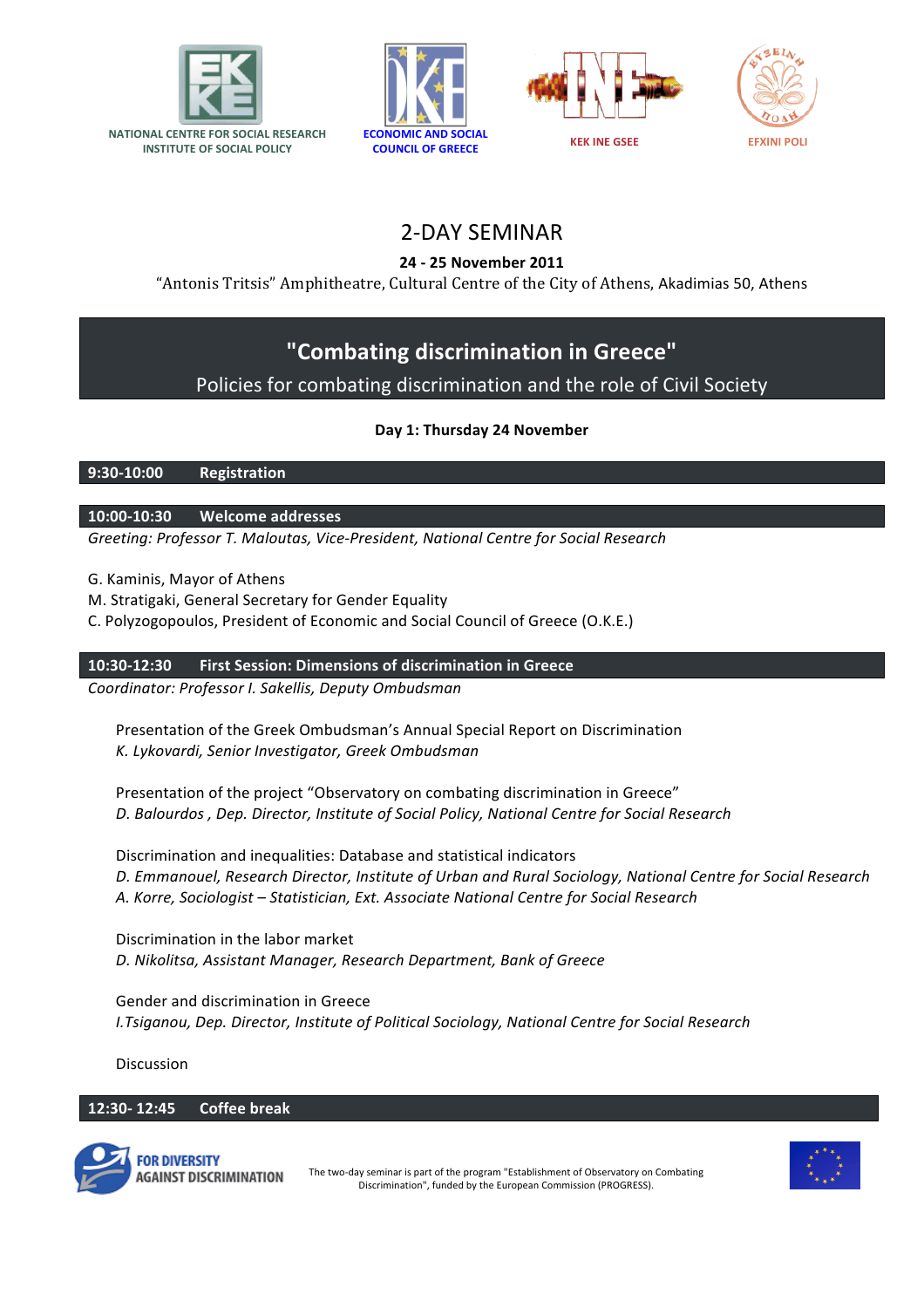## **12:45- 14:00 Second Session: Policies for combating discrimination**

*Coordinator: Professor Ν. Kyriazi, Panteion University*

Combating discrimination: Institutional Framework *Ν. Sarris, Researcher, Institute of Social Policy, National Centre for Social Research* 

Best practices: Policies for combating discrimination in Greece and the European countries *D. Karantinos, Research Director, Institute of Social Policy, National Centre for Social Research*

Combating discrimination in Greece: The views of social partners – results from focus groups *Α. Xyrafis (Economic and Social Council of Greece), Ε. Christofilopoulou (EFXINI POLI)*

Code of good behavior for Public Authorities and for public and private enterprises for combating discrimination in the workplace *Α. Stamati, Lawyer, Scientific Associate INE/GSEE*

Discussion

## **14:00-14:45 Lunch break**

## **14:45-16:30 Third Session: Activating and networking local government and collective bodies for combating discrimination**

*Coordinator: Professor E. Katsoulis*

The role of local government in combating discrimination *S. Htouris, Professor, University of the Aegean*

The contribution of Civil Society in the battle against discrimination *Α. Afouxenidis, Researcher, Institute of Political Sociology, National Centre for Social Research*

The role of Councils for Immigrant Inclusion in combating discrimination *Μ. Kouveli, City Councilor, President of Council for Immigrant Inclusion of City of Athens* 

Initiative for the development of a Network for Recording Incidents of Racist Violence *Τ. Stavrinaki, National Commission for Human Rights*

Discrimination and racist violence *Α. Moavia, Greek Forum of Migrants*

Discussion

**16:30- 16:45 Coffee Break**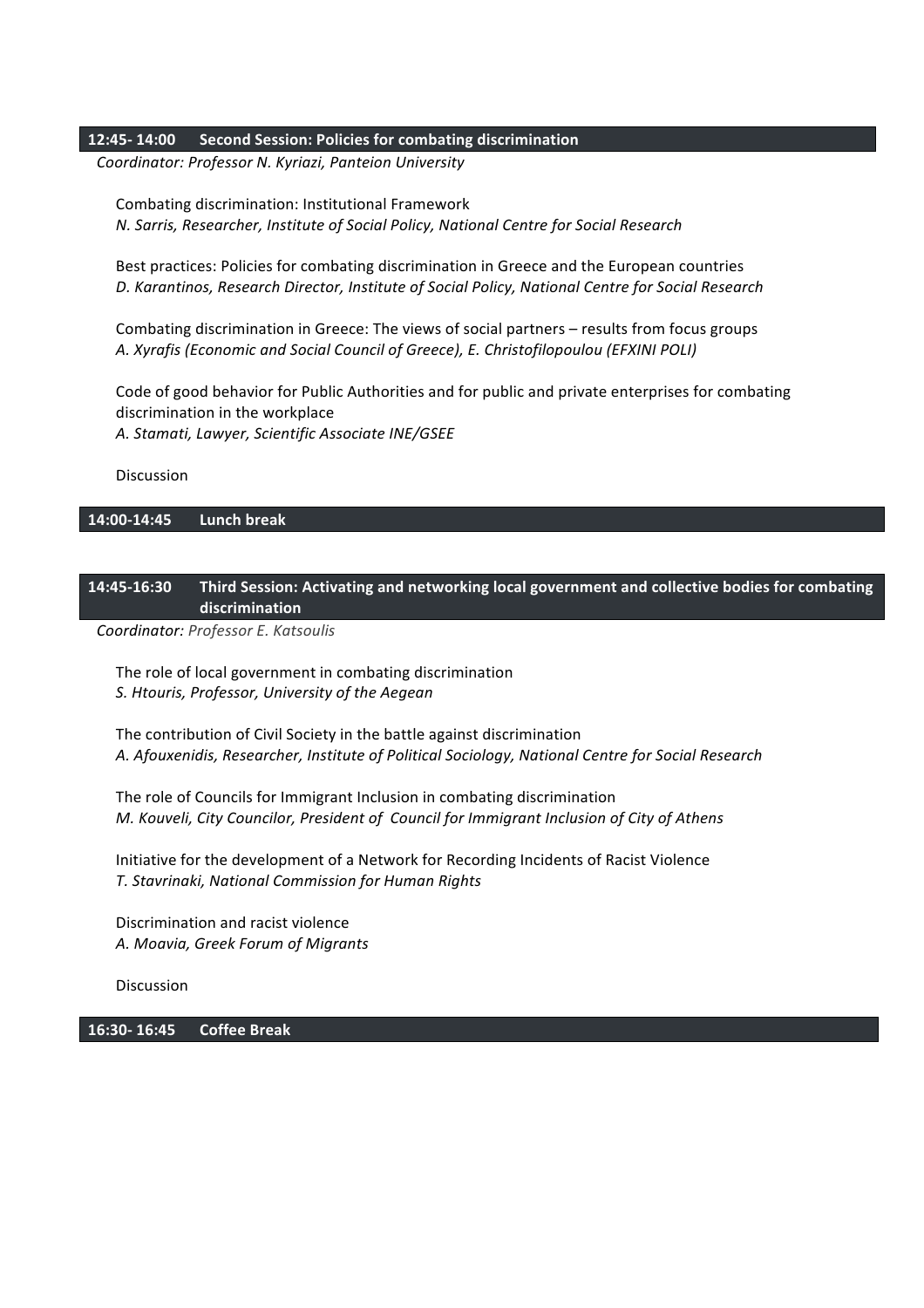## **16:45 -18:30 Fourth Session: Initiatives and actions of collective bodies for combating discrimination**

*Coordinator: As. Professor Α. Kontis, University of Athens*

Greek Roma: Course - Perspective *Μ. Rantis, Director, Rom Network*

People with disabilities: Discrimination and Social Exclusion *P. Markostamos, Organizing Secretary of the National Federation of the Blind, Member of Board of Directors*  of the Panhellenic Association of the Blind

Discrimination on the grounds of sexual discrimination or social gender identity *Ν. Mylonas, Member of Board of Directors, Hellenic Homosexual and Lesbian Community (OLKE)* 

Complete Interventions of "NOSTOS" for long-term unemployed workers above the age of 45 S. Andritsopoulou, Partnership for the Social and Cultural Support of Returnees and Expatriates "NOSTOS"

Actions against youth discrimination *P. Sofios, Pedagogical Director, SOS Children's VIllages*

Discussion

**18:30-18:45 WRAP UP, CONCLUSIONS** *Μ.* Chrysakis (National Centre for Social Research), A. Mouriki (National Centre for Social *Research*)

18:45 **Light Dinner** 

#### **Day 2: Friday 25 November**

WORKSHOP: "Observatory on combating discrimination in Greece: **Reinforcing initiatives on tackling discrimination"**

#### **Workshop goals**

Participants in the workshop are invited to investigate ways in which efficient networks among bodies working to tackle discrimination both nationally and regionally can be developed. The presentations, the exchange of experiences and information, as well as the seminar conclusions, will offer the basis for this subsequent discussion. The goal is to make suggestions for policy and practices, which could ensure the necessary collaborations in order for the provision of social and other supportive services to become more effective in combating discrimination and social exclusion (in health/welfare/housing/employment/education).

The Workshop aims at the active participation of members from a wide range of institutions: members of NGOs and other bodies, local government organizations, public sector executives, experts, members of institutions participating in the "Observatory".